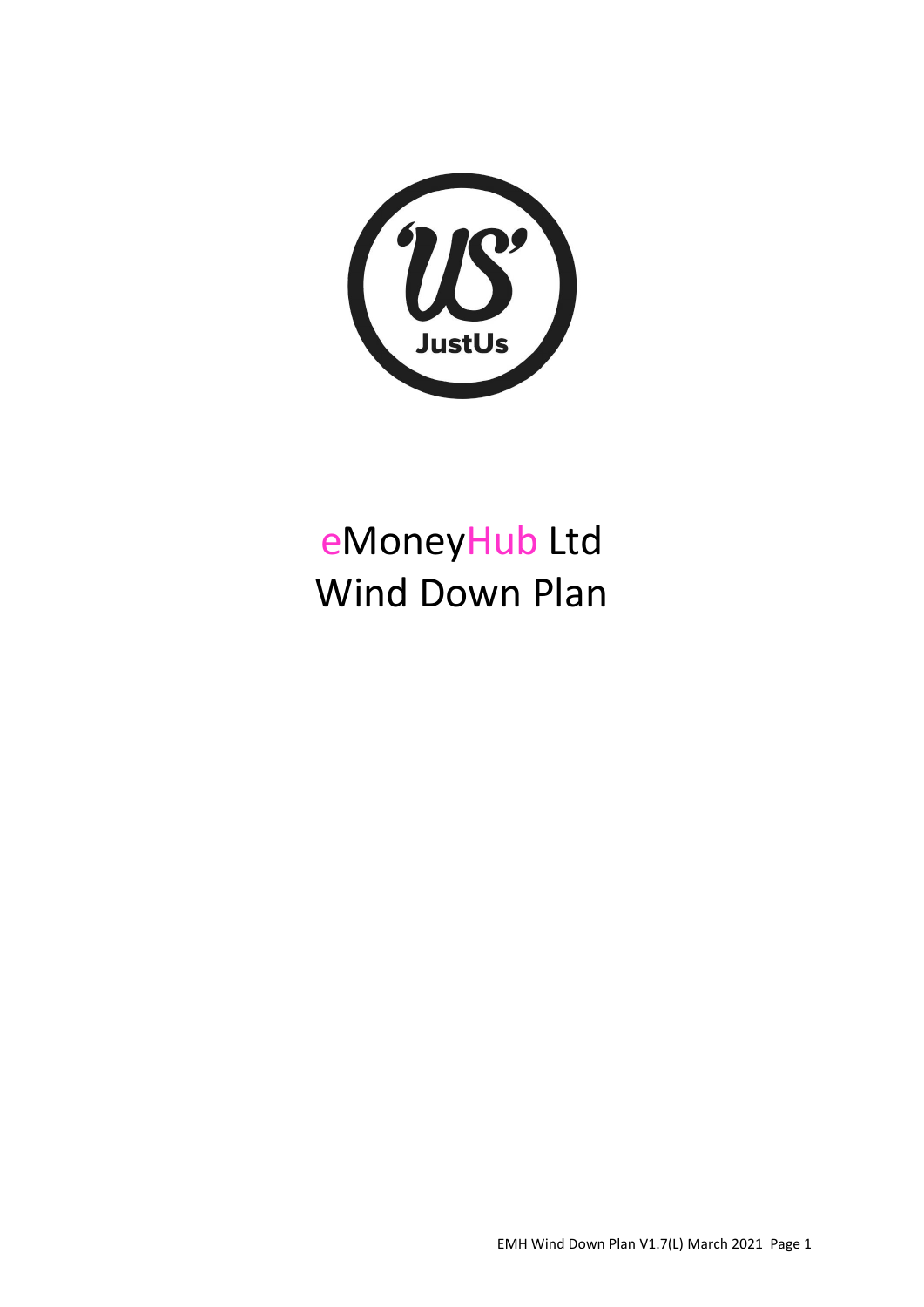## **Contents**

| No.            | <b>Section</b>                            | Page |
|----------------|-------------------------------------------|------|
| 1              | Introduction                              | 3    |
| $\overline{2}$ | Governance process for wind-down scenario | 3    |
| 3              | Operational Analysis for winding down     | 4    |
| 4              | Estimated revenue/ costs of the wind down | 5    |
| 5              | Resource assessment                       | 5    |
| 6              | Review                                    | 5    |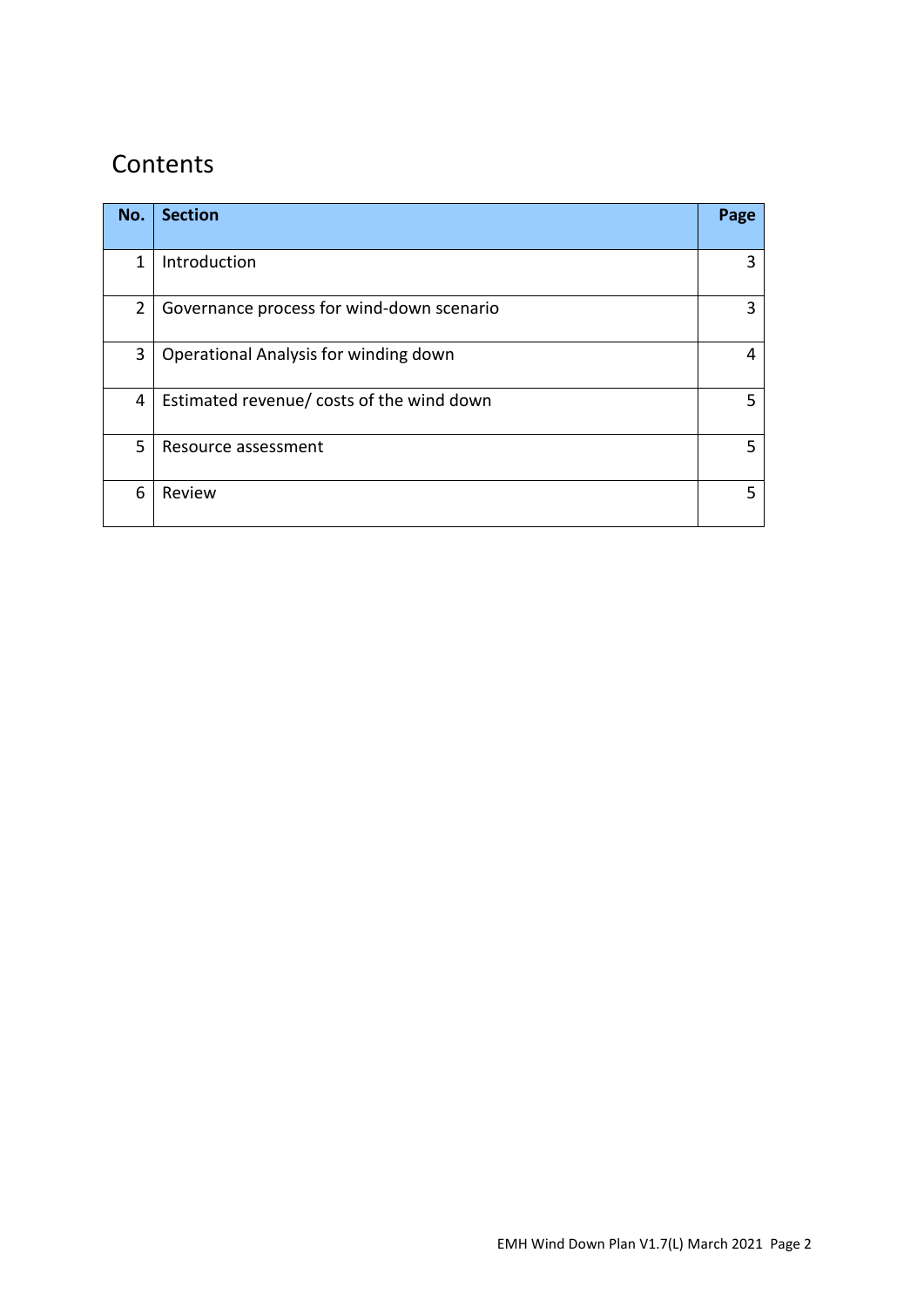## 1. Introduction

Under guidance from the FCA, we accept the importance of regulated firms considering the contents of a wind down plan as best practice. Wind down planning is described as a process in which the firm's governing body:

- Identifies the steps and resources it needs to wind down its business, especially in a situation where resources are limited; and
- Evaluates the risks and impact of a wind down and considers how to mitigate them.

As a Peer-to-Peer platform we are advanced in considering much of a wind down plan as the regulatory requirement to conduct the activities of an "Operating an electronic system in relation to lending" mandate that we have:

- A Client Money Resolution Pack
- A Business continuity and disaster recovery plan, and:
- Have planned to have a contracted suppler of a "Living Will" (a formal resolution agreement)
- A Peer-to-Peer Resolution Manual

Using the FCA guidance, we have designed this plan to set out the governance arrangements, operation procedures, estimated costs and resource requirements for an orderly wind down of the business to a point where it ceases its regulated activities and achieves cancellation of its permission with minimal adverse impact on its clients or counterparties.

It is reviewed once a year in line with the compliance monitoring programme calendar of events.

### 2. Governance process for wind-down scenario

The Board of eMoneyHub Ltd has ultimate responsibility for the firm and its stakeholders. As such it will determine when the wind-down plan will be invoked.

In the event of a trigger event, the Board may consider multiple options available to support recovery to a viable position, such as finding potential investors to acquire or invest in the stressed business. Where all alternatives have been exhausted, despite positive management actions, the wind-down plan is invoked.

Clearly for any business the wind down plan is an action of last resort, but it is recognised that if the board considers that the business is not a going concern then the implementation of the wind down plan must be considered.

As parent company of the group, should the wind down plan be invoked by the Board then all subsidiary companies will form part of the plan. Separate workgroups for each subsidiary may be set up to report back to the board and the wind down plan leader.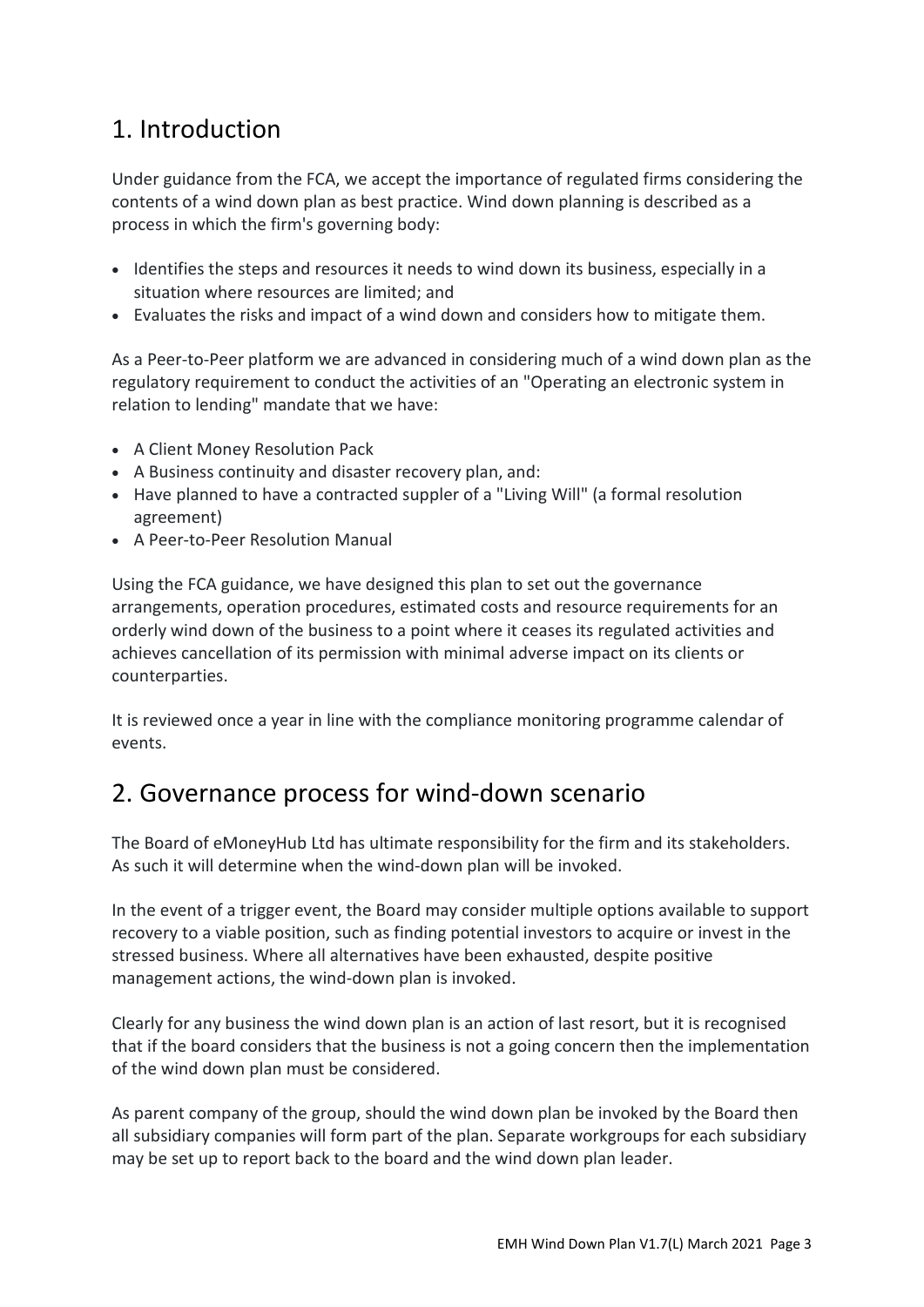On conclusion of the wind down plan the Board, via the wind down plan leader, will formally notify the permission granting authority of its cessation of activity and request withdrawal of permissions.

### 3. Operational Analysis for winding down.

#### **Timeline planning**

On invocation of the plan a realistic project management timeline will be presented to the board by the wind down leader. This timeline will include, communications, finance handover, staffing plan, "living will" provider hand over, and regulator liaison.

#### **Communication Plan**

Notification of the wind down and next steps to be distributed to all stakeholders:

- Borrowers
- Lenders
- Staff
- Shareholders
- Introducers
- Professional advisers (accountants, auditors, lawyer, administrator etc)
- Living Will provider
- Suppliers (IT, premises etc)
- Regulators

#### **Finance handover**

This is detailed in the CASS resolution pack and may happen within 48 hours of invocation.

#### **Staffing plan:**

The core staff identified to execute the wind down plan are:

CEO with admin support. As the staff base grows there is a potential for HR support (managing redundancies) but this will be reviewed as the firm grows.

#### **"Living Will provider".**

The "living will provider", is on a retained contract to supply services to run off the loan book on a 'trigger event'. Invocation of the wind down plan would be deemed a trigger event and full details can be found in the resolution agreement (The resolution plan states that the living will provider will provide the service "under their regulatory permissions or of those under an outsourced arrangement." Presently it is the intention to temporarily outsource to a documented third party until the living will provider has secured the required permissions which it has previously held (namely debt administration and debt collection). Should this variation of permission not be forthcoming then the outsourcing contract with the documented third party would run until the entire book has run off.

The living will provider does not hold HMRC ISA Manager Status, so an agreement has been confirmed with a further third-party compliance solution provider to provide IF-ISA manager services within 2 weeks of a 'trigger event' through a one off set up fee and a fixed monthly service fee.